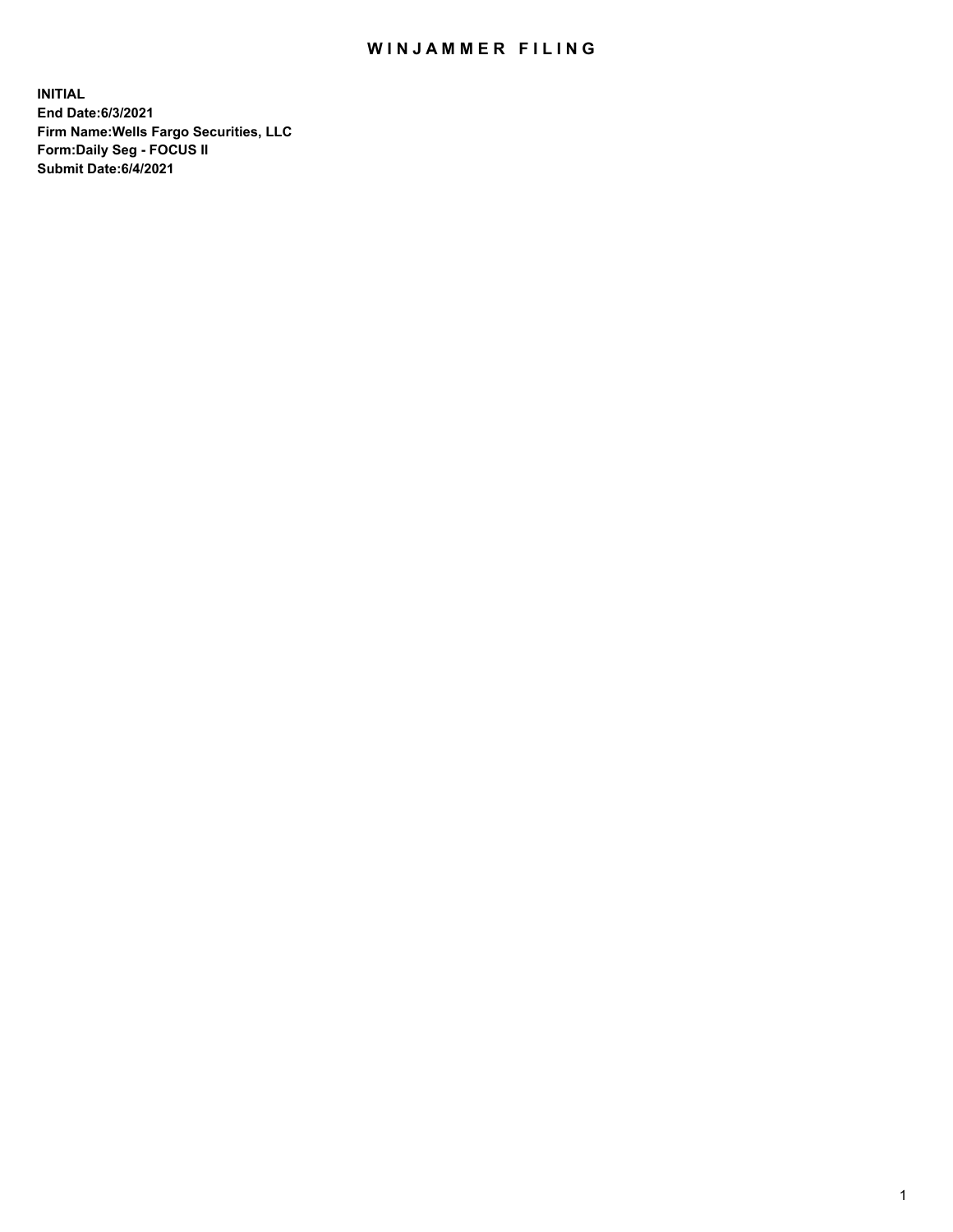**INITIAL End Date:6/3/2021 Firm Name:Wells Fargo Securities, LLC Form:Daily Seg - FOCUS II Submit Date:6/4/2021 Daily Segregation - Cover Page**

| Name of Company                                                                                                                                                                                                                                                                                                                | <b>Wells Fargo Securities LLC</b>                              |
|--------------------------------------------------------------------------------------------------------------------------------------------------------------------------------------------------------------------------------------------------------------------------------------------------------------------------------|----------------------------------------------------------------|
| <b>Contact Name</b>                                                                                                                                                                                                                                                                                                            | <b>James Gnall</b>                                             |
| <b>Contact Phone Number</b>                                                                                                                                                                                                                                                                                                    | 917-699-6822                                                   |
| <b>Contact Email Address</b>                                                                                                                                                                                                                                                                                                   | james.w.gnall@wellsfargo.com                                   |
| FCM's Customer Segregated Funds Residual Interest Target (choose one):<br>a. Minimum dollar amount: ; or<br>b. Minimum percentage of customer segregated funds required:% ; or<br>c. Dollar amount range between: and; or<br>d. Percentage range of customer segregated funds required between:% and%.                         | 270,000,000<br>$\overline{\mathbf{0}}$<br>0 <sub>0</sub><br>00 |
| FCM's Customer Secured Amount Funds Residual Interest Target (choose one):<br>a. Minimum dollar amount: ; or<br>b. Minimum percentage of customer secured funds required:% ; or<br>c. Dollar amount range between: and; or<br>d. Percentage range of customer secured funds required between:% and%.                           | 40,000,000<br><u>0</u><br>00<br>0 <sub>0</sub>                 |
| FCM's Cleared Swaps Customer Collateral Residual Interest Target (choose one):<br>a. Minimum dollar amount: ; or<br>b. Minimum percentage of cleared swaps customer collateral required:% ; or<br>c. Dollar amount range between: and; or<br>d. Percentage range of cleared swaps customer collateral required between:% and%. | 400,000,000<br><u>0</u><br>0 <sub>0</sub><br>00                |

Attach supporting documents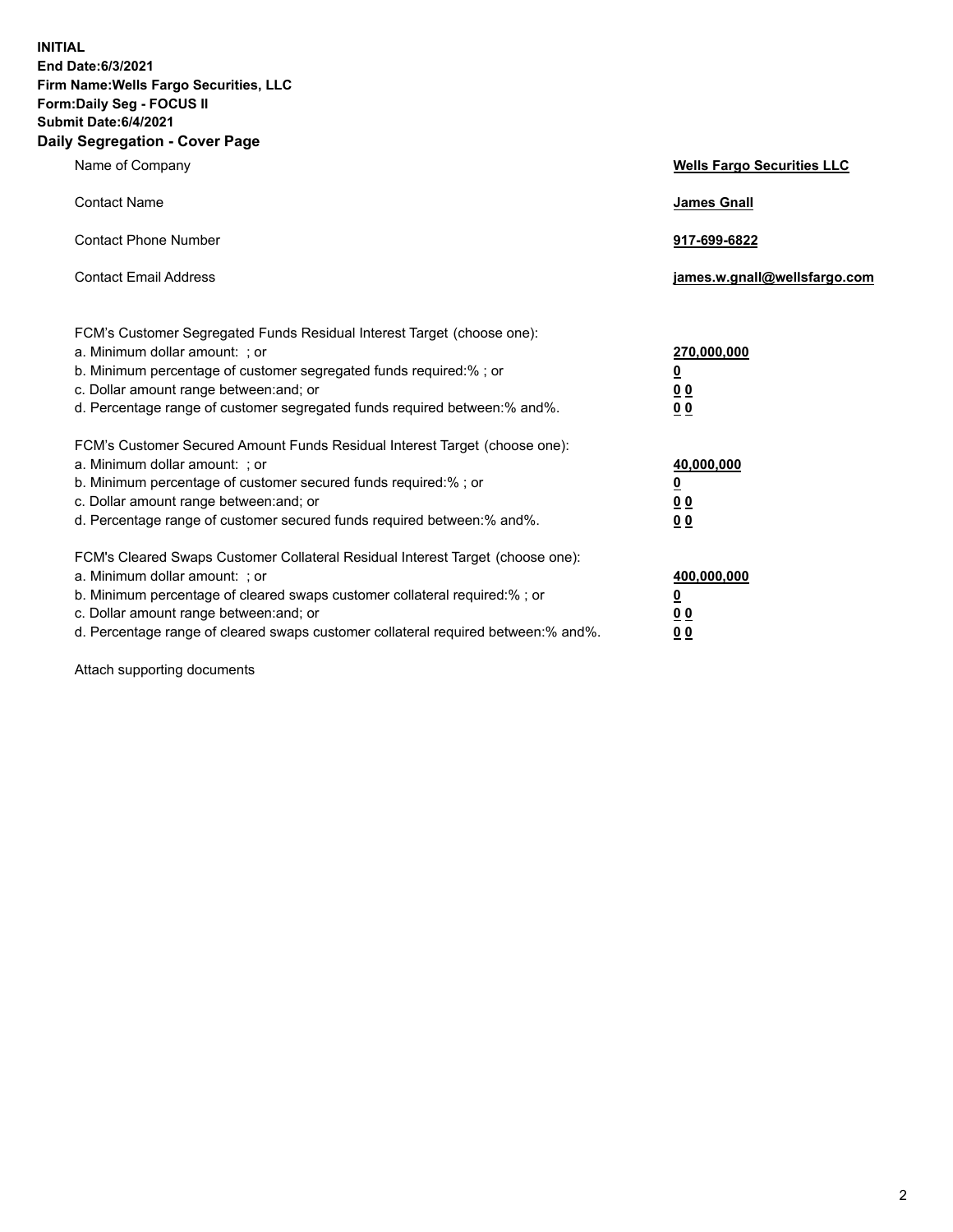**INITIAL End Date:6/3/2021 Firm Name:Wells Fargo Securities, LLC Form:Daily Seg - FOCUS II Submit Date:6/4/2021 Daily Segregation - Secured Amounts** Foreign Futures and Foreign Options Secured Amounts

Amount required to be set aside pursuant to law, rule or regulation of a foreign

government or a rule of a self-regulatory organization authorized thereunder

## 1. Net ledger balance - Foreign Futures and Foreign Option Trading - All Customers A. Cash **209,254,671** [7315]

- B. Securities (at market) **220,354,863** [7317]
- 2. Net unrealized profit (loss) in open futures contracts traded on a foreign board of trade **44,323,267** [7325]
- 3. Exchange traded options
	- a. Market value of open option contracts purchased on a foreign board of trade **15,948** [7335]
	- b. Market value of open contracts granted (sold) on a foreign board of trade **-17,154** [7337]
- 4. Net equity (deficit) (add lines 1. 2. and 3.) **473,931,595** [7345]
- 5. Account liquidating to a deficit and account with a debit balances gross amount **4,491,463** [7351] Less: amount offset by customer owned securities **-4,490,765** [7352] **698** [7354]
- 6. Amount required to be set aside as the secured amount Net Liquidating Equity Method (add lines 4 and 5)
- 7. Greater of amount required to be set aside pursuant to foreign jurisdiction (above) or line 6.

## FUNDS DEPOSITED IN SEPARATE REGULATION 30.7 ACCOUNTS

- 1. Cash in banks
	- A. Banks located in the United States **66,550,427** [7500]
	- B. Other banks qualified under Regulation 30.7 **64,015,982** [7520] **130,566,409**
- 2. Securities
	- A. In safekeeping with banks located in the United States **117,281,915** [7540]
- B. In safekeeping with other banks qualified under Regulation 30.7 **0** [7560] **117,281,915** [7570]
- 3. Equities with registered futures commission merchants
	-
	-
	- C. Unrealized gain (loss) on open futures contracts **-33,694,536** [7600]
	- D. Value of long option contracts **15,948** [7610]
	-
- 4. Amounts held by clearing organizations of foreign boards of trade
	- A. Cash **0** [7640]
	- B. Securities **0** [7650]
	- C. Amount due to (from) clearing organization daily variation **0** [7660]
	- D. Value of long option contracts **0** [7670]
	- E. Value of short option contracts **0** [7675] **0** [7680]
- 5. Amounts held by members of foreign boards of trade
	-
	-
	- C. Unrealized gain (loss) on open futures contracts **44,504,645** [7720]
	- D. Value of long option contracts **0** [7730]
	- E. Value of short option contracts **0** [7735] **221,939,370** [7740]
- 6. Amounts with other depositories designated by a foreign board of trade **0** [7760]
- 7. Segregated funds on hand **0** [7765]
- 8. Total funds in separate section 30.7 accounts **604,457,799** [7770]
- 9. Excess (deficiency) Set Aside for Secured Amount (subtract line 7 Secured Statement Page 1 from Line 8)
- 10. Management Target Amount for Excess funds in separate section 30.7 accounts **40,000,000** [7780]
- 11. Excess (deficiency) funds in separate 30.7 accounts over (under) Management Target **90,525,506** [7785]

**0** [7305]

**473,932,293** [7355]

**473,932,293** [7360]

[7530]

 A. Cash **60,288,022** [7580] B. Securities **108,077,825** [7590] E. Value of short option contracts **-17,154** [7615] **134,670,105** [7620]

 A. Cash **-37,699,224** [7700] B. Securities **215,133,949** [7710] **130,525,506** [7380]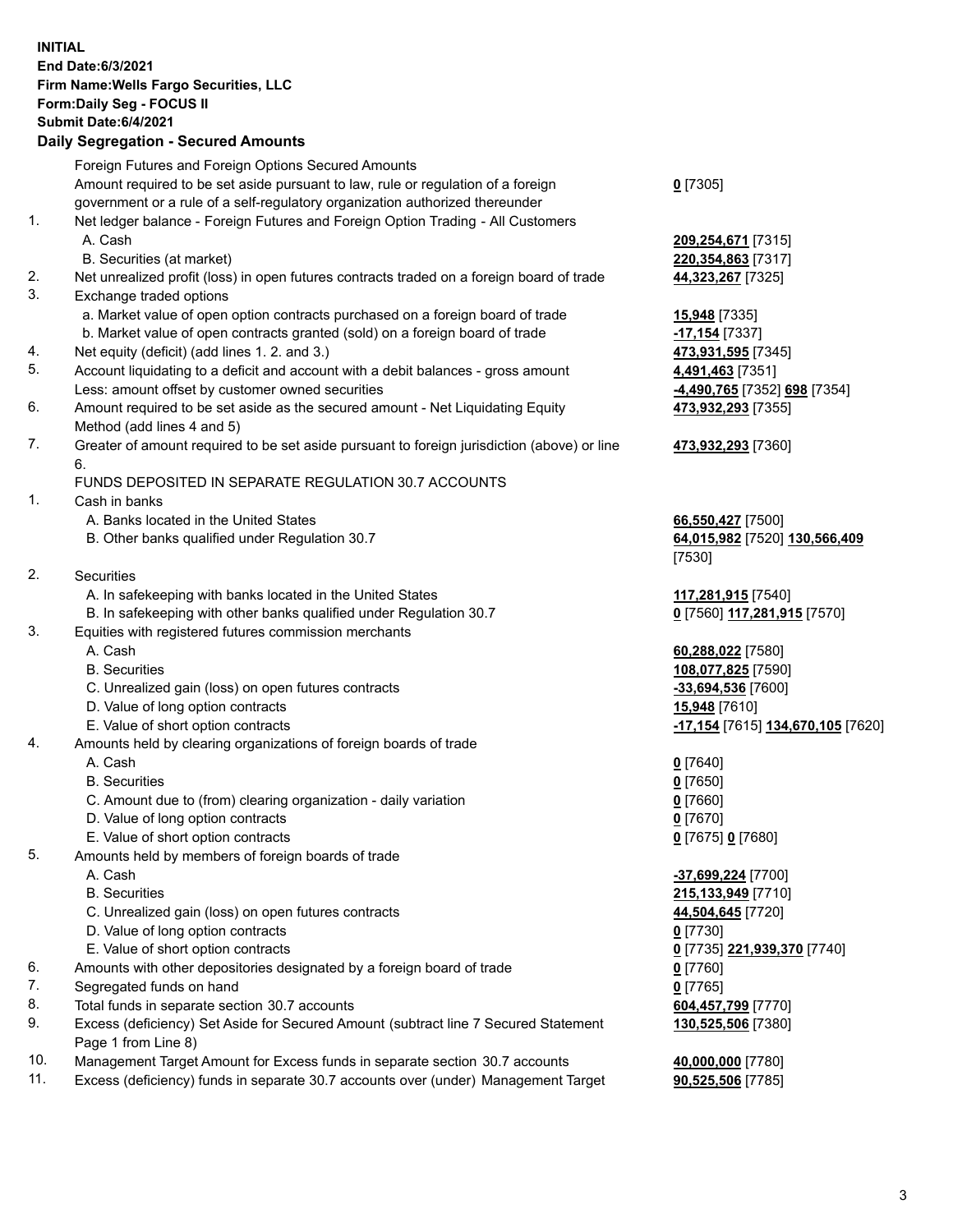|     | <b>INITIAL</b><br>End Date: 6/3/2021<br>Firm Name: Wells Fargo Securities, LLC<br>Form: Daily Seg - FOCUS II<br><b>Submit Date:6/4/2021</b> |                                                |
|-----|---------------------------------------------------------------------------------------------------------------------------------------------|------------------------------------------------|
|     | Daily Segregation - Segregation Statement                                                                                                   |                                                |
|     | SEGREGATION REQUIREMENTS(Section 4d(2) of the CEAct)                                                                                        |                                                |
| 1.  | Net ledger balance                                                                                                                          |                                                |
|     | A. Cash                                                                                                                                     | 3,787,459,320 [7010]                           |
|     | B. Securities (at market)                                                                                                                   | 1,943,144,142 [7020]                           |
| 2.  | Net unrealized profit (loss) in open futures contracts traded on a contract market                                                          | -781,115,621 [7030]                            |
| 3.  | Exchange traded options                                                                                                                     |                                                |
|     | A. Add market value of open option contracts purchased on a contract market                                                                 | 724,945,695 [7032]                             |
|     | B. Deduct market value of open option contracts granted (sold) on a contract market                                                         | -851,728,015 [7033]                            |
| 4.  | Net equity (deficit) (add lines 1, 2 and 3)                                                                                                 | 4,822,705,521 [7040]                           |
| 5.  | Accounts liquidating to a deficit and accounts with                                                                                         |                                                |
|     | debit balances - gross amount                                                                                                               | 61,508,020 [7045]                              |
|     | Less: amount offset by customer securities                                                                                                  | <mark>-61,313,133</mark> [7047] 194,887 [7050] |
| 6.  | Amount required to be segregated (add lines 4 and 5)                                                                                        | 4,822,900,408 [7060]                           |
|     | FUNDS IN SEGREGATED ACCOUNTS                                                                                                                |                                                |
| 7.  | Deposited in segregated funds bank accounts                                                                                                 |                                                |
|     | A. Cash<br>B. Securities representing investments of customers' funds (at market)                                                           | 195,057,792 [7070]                             |
|     | C. Securities held for particular customers or option customers in lieu of cash (at                                                         | 220,039,863 [7080]                             |
|     | market)                                                                                                                                     | 972,371,873 [7090]                             |
| 8.  | Margins on deposit with derivatives clearing organizations of contract markets                                                              |                                                |
|     | A. Cash                                                                                                                                     | 1,554,963,063 [7100]                           |
|     | B. Securities representing investments of customers' funds (at market)                                                                      | 1,440,628,014 [7110]                           |
|     | C. Securities held for particular customers or option customers in lieu of cash (at                                                         | 970,772,269 [7120]                             |
|     | market)                                                                                                                                     |                                                |
| 9.  | Net settlement from (to) derivatives clearing organizations of contract markets                                                             | 91,710,944 [7130]                              |
| 10. | Exchange traded options                                                                                                                     |                                                |
|     | A. Value of open long option contracts                                                                                                      | 724,945,695 [7132]                             |
|     | B. Value of open short option contracts                                                                                                     | -851,728,015 [7133]                            |
| 11. | Net equities with other FCMs                                                                                                                |                                                |
|     | A. Net liquidating equity                                                                                                                   | $0$ [7140]                                     |
|     | B. Securities representing investments of customers' funds (at market)                                                                      | $0$ [7160]                                     |
|     | C. Securities held for particular customers or option customers in lieu of cash (at                                                         | $0$ [7170]                                     |
|     | market)                                                                                                                                     |                                                |
| 12. | Segregated funds on hand                                                                                                                    | $0$ [7150]                                     |
| 13. | Total amount in segregation (add lines 7 through 12)                                                                                        | 5,318,761,498 [7180]                           |
| 14. | Excess (deficiency) funds in segregation (subtract line 6 from line 13)                                                                     | 495,861,090 [7190]                             |
| 15. | Management Target Amount for Excess funds in segregation                                                                                    | 270,000,000 [7194]                             |
| 16. | Excess (deficiency) funds in segregation over (under) Management Target Amount                                                              | 225,861,090 [7198]                             |
|     | Excess                                                                                                                                      |                                                |